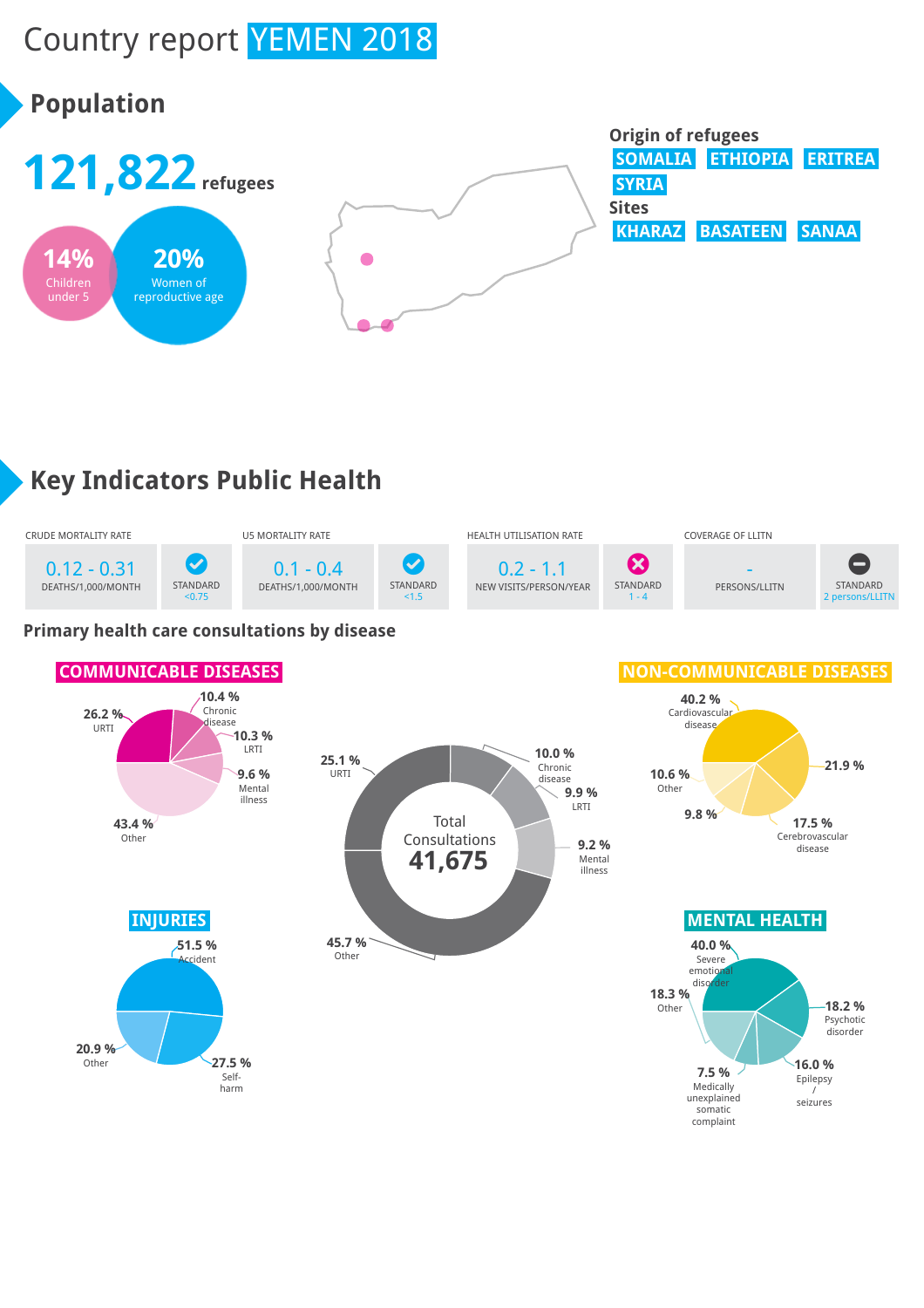## **Key Indicators Public Health**

| <b>PUBLIC HEALTH</b>                                                    | <b>INDICATOR</b> |  |
|-------------------------------------------------------------------------|------------------|--|
| Are all essential medicines internationally procured                    | No               |  |
| Does the operation use standard clinical protocols<br>for diabetes?     | Yes              |  |
| Is the referral system governed by SOPs?                                | Yes              |  |
| Is integrated management of childhood illness<br>(IMCI) implemented?    | Yes              |  |
| Does the operation use standard clinical protocols<br>for Hypertension? | Yes              |  |
|                                                                         |                  |  |

| Does the operation have an outbreak response plan?                                                                                                                 | Yes              |  |
|--------------------------------------------------------------------------------------------------------------------------------------------------------------------|------------------|--|
| Number of Outbreaks reported                                                                                                                                       | $\overline{2}$   |  |
| <b>MENTAL HEALTH</b>                                                                                                                                               | <b>INDICATOR</b> |  |
| Are mental health activities implemented as part of the<br>public health programming in 2018?                                                                      | Yes              |  |
| Do refugees have access to health staff trained in<br>MHPSS with mhGAP Intervention Guide or similar<br>tools?                                                     | Yes              |  |
| Are community outreach workers or psychosocial<br>workers available to provide psychosocial support<br>services and follow-up for people with mental<br>disorders? | Yes              |  |
| Has the operation adopted mental health intervention<br>guide?                                                                                                     | Yes              |  |
| Has there been a training for doctors, clinical officers<br>and nurses in MHPSS with mhGAP Intervention Guide?                                                     | Yes              |  |

d) Others **Contract Contract Contract Contract Contract Contract Contract Contract Contract Contract Contract Contract Contract Contract Contract Contract Contract Contract Contract Contract Contract Contract Contract Cont** 

## **Key Indicators Reproductive Health and HIV**

| <b>MATERNAL MORTALITY</b>                                                                  | ANTENATAL CARE COVERAGE                                 |                                           | SKILLED BIRTH ATTENDANCE                                                |                                                  | POSTNATAL CARE COVERAGE   |                                                    |  |
|--------------------------------------------------------------------------------------------|---------------------------------------------------------|-------------------------------------------|-------------------------------------------------------------------------|--------------------------------------------------|---------------------------|----------------------------------------------------|--|
| 0                                                                                          | $0\% - 201\%$                                           | $\boldsymbol{\Omega}$<br>STANDARD<br>>95% | 98% - 102%<br>OF ALL BIRTHS                                             | $\boldsymbol{\mathcal{S}}$<br>STANDARD<br>100%   | $0\% - 88\%$              | $\boldsymbol{\Omega}$<br>STANDARD<br>>95%          |  |
| CONTRACEPTIVE PREVALENCE RATE                                                              | ELIGIBLE RAPE SURVIVORS PROVIDED WITH PEP<br>WITHIN 72H |                                           | PMTCT COVERAGE                                                          |                                                  | CONDOM DISTRIBUTION RATE  |                                                    |  |
| $\boldsymbol{\Omega}$<br>$1\% - 10\%$<br>STANDARD<br>$>30\%$                               | 100% - 200%                                             | $\boldsymbol{\sigma}$<br>STANDARD<br>100% | $0\% - 99\%$                                                            | $\boldsymbol{\Omega}$<br><b>STANDARD</b><br>100% | $0 - 0$<br>/PERSON/MONTHS | $\mathbf{\mathbf{\mathsf{x}}}$<br>STANDARD<br>>0.5 |  |
| <b>REPRODUCTIVE HEALTH</b>                                                                 |                                                         | <b>INDICATOR</b>                          | <b>HIV</b>                                                              |                                                  |                           | <b>INDICATOR</b>                                   |  |
| Are cervical cancer screening programs available for<br>the host nationals?                |                                                         | Ø<br><b>No</b>                            | Advocacy for legislation protecting the rights of HIV<br>positive PoCs? |                                                  |                           | Ø<br>Yes                                           |  |
| Are HPV vaccination programs for girls < 16 years old<br>available for the host nationals? |                                                         | Ø<br><b>No</b>                            | Equal access to EMTCT services as host nationals<br>ensured?            |                                                  |                           | Yes<br>$\blacktriangledown$                        |  |
| Do you have standard STIs case management protocols<br>in place?                           |                                                         | Ø<br>Yes                                  | Are there existing ART services for the host nationals?                 |                                                  |                           | $\left( \mathcal{S}\right)$<br>Yes                 |  |
| Did you have an obstetric fistula detection and referral<br>programme?                     |                                                         | Ø<br>Yes                                  | Equal access to ART services as host nationals ensured?                 |                                                  |                           | Yes<br>$\left( \mathcal{S}\right)$                 |  |
| Do refugees have equal access to HIV testing &<br>counselling as host nationals?           |                                                         | $\bullet$<br>Yes                          | Is there mandatory HIV testing for refugees?                            |                                                  |                           | ☎<br>Yes                                           |  |
|                                                                                            |                                                         |                                           | a) Upon Entry                                                           |                                                  |                           | <b>No</b><br>✓                                     |  |
|                                                                                            |                                                         |                                           | b) Before Surgery                                                       |                                                  |                           | ☎<br>Yes                                           |  |
|                                                                                            |                                                         |                                           | c) For Renewal of cards                                                 |                                                  |                           | ೞ<br>Yes                                           |  |

#### **Nutrition**